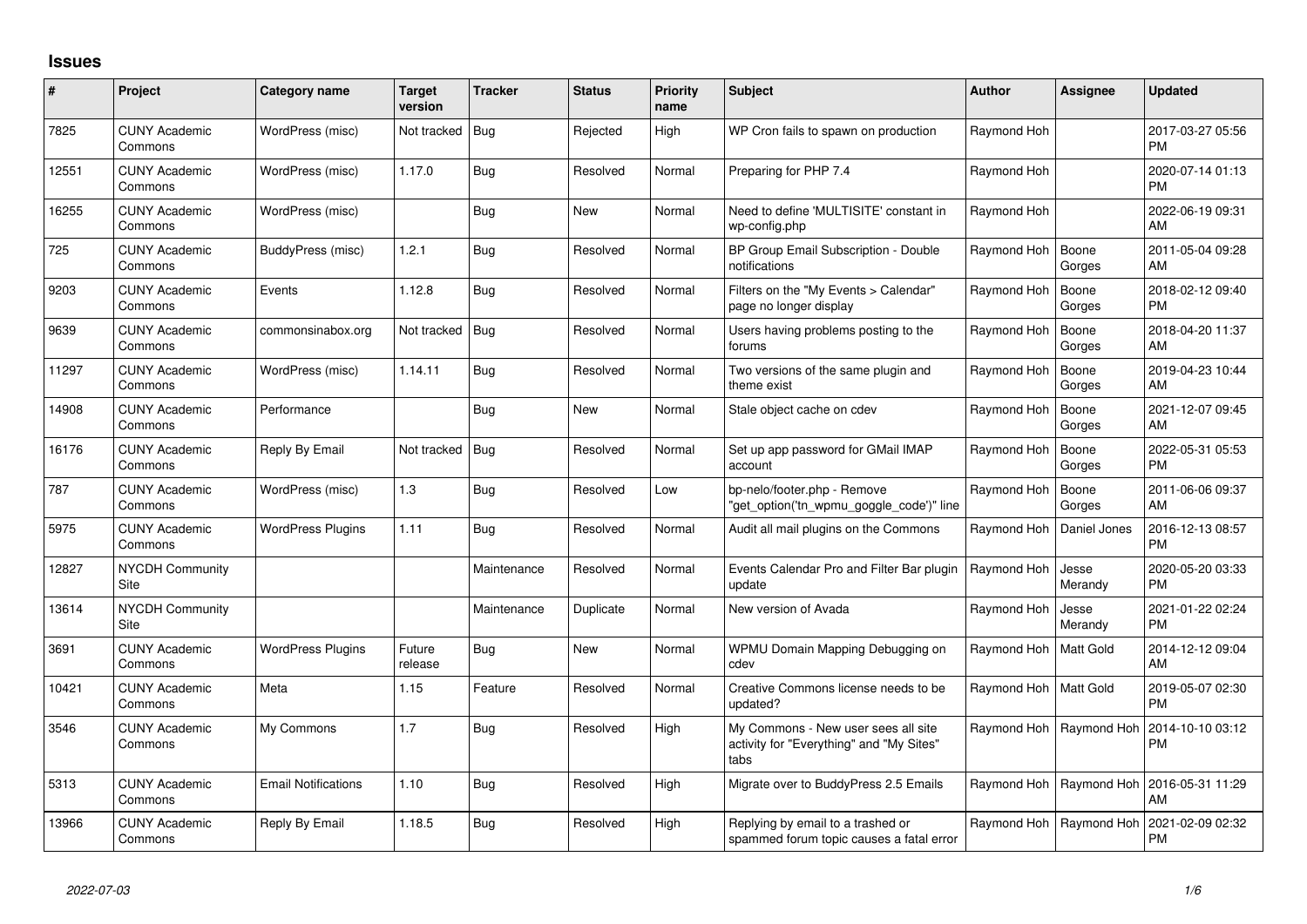| #     | Project                         | <b>Category name</b>       | <b>Target</b><br>version | <b>Tracker</b> | <b>Status</b> | <b>Priority</b><br>name | Subject                                                                                              | Author                    | <b>Assignee</b>           | <b>Updated</b>                |
|-------|---------------------------------|----------------------------|--------------------------|----------------|---------------|-------------------------|------------------------------------------------------------------------------------------------------|---------------------------|---------------------------|-------------------------------|
| 15408 | <b>CUNY Academic</b><br>Commons | <b>Blogs (BuddyPress)</b>  | 1.19.5                   | Bug            | Resolved      | High                    | Pagination broken on Sites Directory                                                                 |                           | Raymond Hoh   Raymond Hoh | 2022-02-22 12:48<br>PM.       |
| 1856  | <b>CUNY Academic</b><br>Commons | WordPress (misc)           | 1.4                      | Bug            | Resolved      | Normal                  | htpasswd on cdev conflicting with WP<br>cron                                                         | Raymond Hoh   Raymond Hoh |                           | 2012-04-24 03:19<br><b>PM</b> |
| 2054  | <b>CUNY Academic</b><br>Commons | WordPress (misc)           | 1.4.3                    | Bug            | Resolved      | Normal                  | Fix errors in BP External Activity                                                                   | Raymond Hoh               | Raymond Hoh               | 2012-08-23 01:27<br><b>PM</b> |
| 2263  | <b>CUNY Academic</b><br>Commons | WordPress (misc)           | 1.4.13                   | Bug            | Resolved      | Normal                  | Google Docs Shortcode doesn't support<br>older presentations                                         | Raymond Hoh               | Raymond Hoh               | 2012-12-11 06:48<br><b>PM</b> |
| 3402  | <b>CUNY Academic</b><br>Commons | <b>WordPress Themes</b>    | 1.6.14                   | Bug            | Resolved      | Normal                  | Clicking subnav tabs on "News" tab does<br>not work                                                  | Raymond Hoh   Raymond Hoh |                           | 2014-08-25 10:09<br><b>PM</b> |
| 3780  | <b>CUNY Academic</b><br>Commons | WordPress (misc)           | 1.10                     | Bug            | Resolved      | Normal                  | wp-login.php template styling                                                                        |                           | Raymond Hoh   Raymond Hoh | 2016-08-24 06:30<br>AM        |
| 3781  | <b>CUNY Academic</b><br>Commons | <b>Email Notifications</b> | 1.7.11                   | Bug            | Resolved      | Normal                  | Plain-text email formatting issues                                                                   | Raymond Hoh   Raymond Hoh |                           | 2015-02-02 01:27<br>AM        |
| 3792  | <b>CUNY Academic</b><br>Commons | My Commons                 | 1.7.13                   | Bug            | Resolved      | Normal                  | My Commons adjustments for<br>BuddyPress 2.2                                                         | Raymond Hoh   Raymond Hoh |                           | 2015-02-21 06:48<br>PM.       |
| 3939  | <b>CUNY Academic</b><br>Commons | <b>WordPress Plugins</b>   | Future<br>release        | <b>Bug</b>     | Hold          | Normal                  | Activity stream support for Co-Authors<br>Plus plugin                                                | Raymond Hoh   Raymond Hoh |                           | 2015-11-09 06:13<br><b>PM</b> |
| 4073  | <b>CUNY Academic</b><br>Commons | Group Forums               | 1.9                      | Bug            | Resolved      | Normal                  | Group forum search should show within<br>group layout                                                | Raymond Hoh               | Raymond Hoh               | 2015-11-10 06:34<br>PM.       |
| 4083  | <b>CUNY Academic</b><br>Commons | My Commons                 | 1.8.1                    | Bug            | Resolved      | Normal                  | My Commons: New users see empty<br>"group joined" activity items                                     | Raymond Hoh               | Raymond Hoh               | 2015-05-26 09:37<br>AM        |
| 4985  | <b>CUNY Academic</b><br>Commons | ZenDesk                    | 1.9.32                   | <b>Bug</b>     | Resolved      | Normal                  | ZenDesk Feedback Tab is being<br>deprecated                                                          | Raymond Hoh   Raymond Hoh |                           | 2016-11-01 10:20<br>AM        |
| 5257  | <b>CUNY Academic</b><br>Commons | Social Paper               | 1.9.9                    | Bug            | Resolved      | Normal                  | Social Paper: Comment indicator<br>disappears after adding a comment to a<br>paragraph with no count | Raymond Hoh   Raymond Hoh |                           | 2016-02-25 03:07<br><b>PM</b> |
| 5652  | <b>CUNY Academic</b><br>Commons | <b>Email Notifications</b> | 1.10                     | Bug            | Resolved      | Normal                  | BP Email - Multiple Forum Post email<br>doesn't show content                                         |                           | Raymond Hoh   Raymond Hoh | 2016-06-27 04:14<br><b>PM</b> |
| 5836  | <b>CUNY Academic</b><br>Commons | Upgrades                   | 1.9.22                   | Bug            | Resolved      | Normal                  | Memcached caching strategy on new<br>server                                                          | Raymond Hoh               | Raymond Hoh               | 2016-07-26 01:45<br><b>PM</b> |
| 5850  | <b>CUNY Academic</b><br>Commons | Server                     | 1.9.22                   | Bug            | Resolved      | Normal                  | New server -<br>\$_SERVER['REMOTE_ADDR'] using<br>private IP instead of user IP                      | Raymond Hoh               | Raymond Hoh               | 2016-07-29 02:42<br><b>PM</b> |
| 6043  | <b>CUNY Academic</b><br>Commons | <b>Email Notifications</b> | 1.9.28                   | <b>Bug</b>     | Resolved      | Normal                  | Emails should not be sent to<br>noreply@commons.gc.cuny.edu                                          | Raymond Hoh   Raymond Hoh |                           | 2016-09-19 05:33<br>PM        |
| 7217  | <b>CUNY Academic</b><br>Commons | Events                     | 1.10.6                   | Bug            | Resolved      | Normal                  | BP Event Organiser issues with WP 4.7<br>and Shortcake                                               | Raymond Hoh   Raymond Hoh |                           | 2016-12-21 11:57<br><b>PM</b> |
| 7815  | <b>CUNY Academic</b><br>Commons | Reply By Email             | 1.10.14                  | Bug            | Resolved      | Normal                  | RBE "Connect" button hangs                                                                           |                           | Raymond Hoh   Raymond Hoh | 2017-03-21 12:59<br>PM        |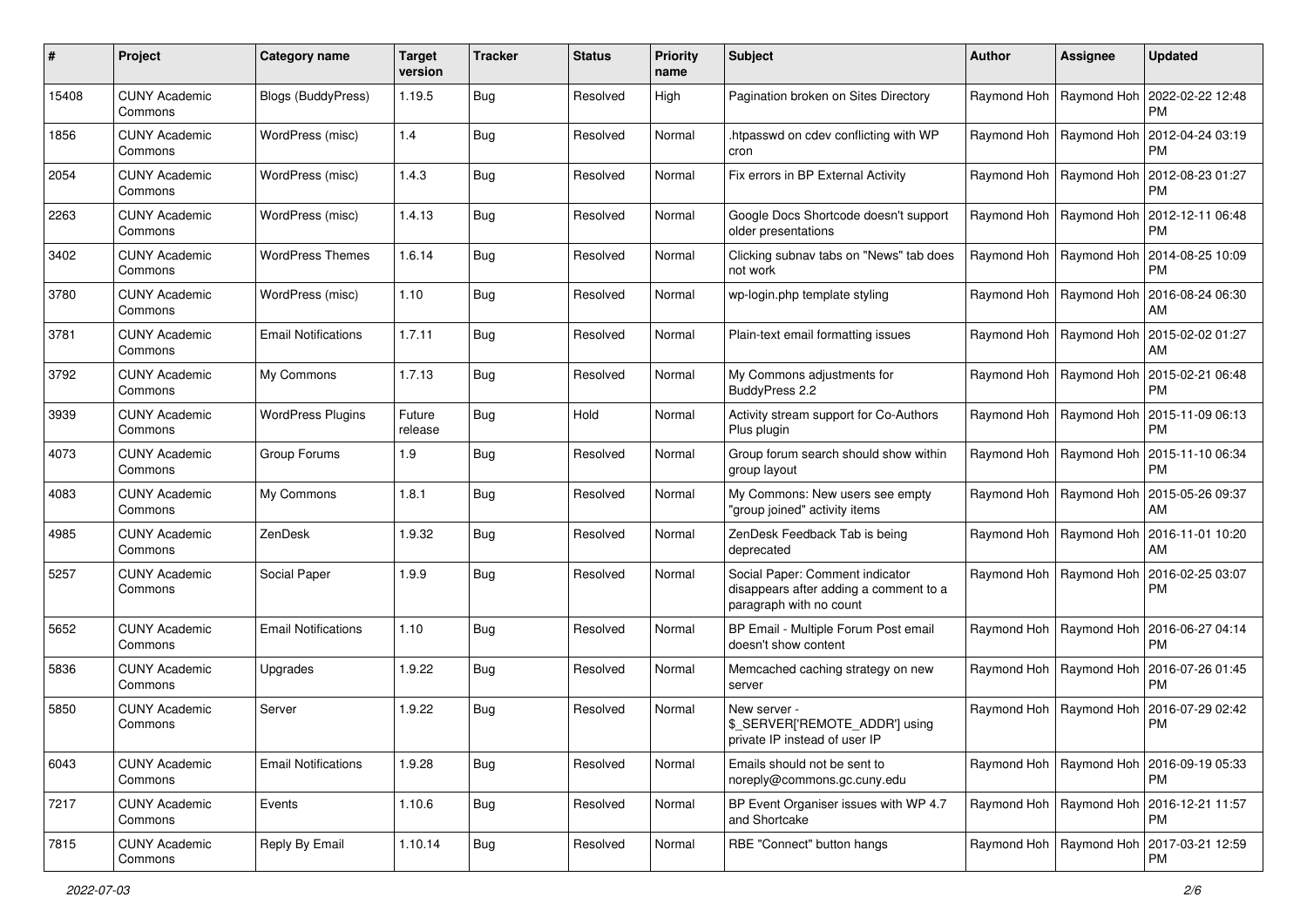| #     | Project                         | <b>Category name</b>       | Target<br>version | <b>Tracker</b> | <b>Status</b> | <b>Priority</b><br>name | <b>Subject</b>                                                              | Author                    | <b>Assignee</b>           | <b>Updated</b>                |
|-------|---------------------------------|----------------------------|-------------------|----------------|---------------|-------------------------|-----------------------------------------------------------------------------|---------------------------|---------------------------|-------------------------------|
| 8000  | <b>CUNY Academic</b><br>Commons | Reply By Email             | 1.10.17           | Bug            | Resolved      | Normal                  | Issues with RBE email sent date                                             | Raymond Hoh               | Raymond Hoh               | 2017-04-20 10:32<br><b>PM</b> |
| 8891  | <b>CUNY Academic</b><br>Commons | Reply By Email             | 1.12.1            | Design/UX      | Resolved      | Normal                  | Usability improvements for RBE Forum<br>Attachments                         |                           | Raymond Hoh   Raymond Hoh | 2017-11-13 06:07<br><b>PM</b> |
| 9011  | <b>CUNY Academic</b><br>Commons | My Commons                 | 1.12.6            | Bug            | Resolved      | Normal                  | My Commons - Fix "About My Commons"<br>link                                 | Raymond Hoh               | Raymond Hoh               | 2018-01-09 11:13<br>AM        |
| 9066  | CUNY Academic<br>Commons        | Reply By Email             | 1.12.6            | Bug            | Resolved      | Normal                  | RBE error email not firing for new topics<br>when attachment is too large   | Raymond Hoh               | Raymond Hoh               | 2018-01-08 04:49<br><b>PM</b> |
| 9177  | <b>CUNY Academic</b><br>Commons | Social Paper               | 1.12.8            | Bug            | Resolved      | Normal                  | Social Paper directory not showing any<br>papers                            |                           | Raymond Hoh   Raymond Hoh | 2018-02-13 01:10<br><b>PM</b> |
| 9202  | <b>CUNY Academic</b><br>Commons | Reply By Email             | 1.12.8            | Bug            | Resolved      | Normal                  | Attachment error emails missing topic<br>name                               |                           | Raymond Hoh   Raymond Hoh | 2018-02-13 10:49<br>AM        |
| 9486  | <b>CUNY Academic</b><br>Commons | Group Forums               | 1.12.11           | Bug            | Resolved      | Normal                  | Revision logs show up when quoting a full<br>forum post                     | Raymond Hoh   Raymond Hoh |                           | 2018-03-27 12:49<br><b>PM</b> |
| 9810  | <b>CUNY Academic</b><br>Commons | <b>WordPress Plugins</b>   | 1.13.2            | Bug            | Resolved      | Normal                  | Yoast SEO doesn't support the Guest<br>Authors feature of Co-Authors Plus   | Raymond Hoh               | Raymond Hoh               | 2018-05-22 11:56<br>AM        |
| 10564 | <b>CUNY Academic</b><br>Commons | <b>WordPress Plugins</b>   | 1.14.1            | Bug            | Resolved      | Normal                  | PHP 7.2 Incompatibility Problems                                            |                           | Raymond Hoh   Raymond Hoh | 2018-11-19 10:06<br>AM        |
| 11013 | NYCDH Community<br>Site         |                            |                   | Bug            | Resolved      | Normal                  | Convert subdomain install to subdirectory<br>install                        |                           | Raymond Hoh   Raymond Hoh | 2019-05-21 11:07<br>AM        |
| 11083 | <b>CUNY Academic</b><br>Commons | BuddyPress (misc)          | 1.14.6            | Bug            | Resolved      | Normal                  | 'My Settings > Export Data" page is blank                                   | Raymond Hoh               | Raymond Hoh               | 2019-02-12 12:08<br><b>PM</b> |
| 11164 | <b>CUNY Academic</b><br>Commons | Spam/Spam<br>Prevention    | 1.14.7            | Bug            | Resolved      | Normal                  | Anonymous blog comments are empty                                           | Raymond Hoh               | Raymond Hoh               | 2019-02-26 02:04<br><b>PM</b> |
| 11243 | <b>CUNY Academic</b><br>Commons | BuddyPress (misc)          | Future<br>release | Bug            | <b>New</b>    | Normal                  | Audit bp-custom.php                                                         |                           | Raymond Hoh   Raymond Hoh | 2022-04-26 11:59<br>AM        |
| 11250 | <b>CUNY Academic</b><br>Commons | WordPress (misc)           | 1.14.11           | Feature        | Resolved      | Normal                  | Update assets needed for GCDI site                                          |                           | Raymond Hoh   Raymond Hoh | 2019-04-23 09:27<br>AM        |
| 11335 | <b>CUNY Academic</b><br>Commons | <b>WordPress Plugins</b>   | 1.15              | Bug            | Resolved      | Normal                  | Add mobile responsive styles for Creative<br>Commons license popup          |                           | Raymond Hoh   Raymond Hoh | 2019-04-16 02:21<br><b>PM</b> |
| 11855 | <b>CUNY Academic</b><br>Commons | WordPress (misc)           | 1.15.10           | Bug            | Resolved      | Normal                  | "More Privacy Options" message not<br>showing on login page                 |                           | Raymond Hoh   Raymond Hoh | 2019-09-24 11:09<br>AM        |
| 11891 | <b>CUNY Academic</b><br>Commons | Events                     | 1.15.10           | Bug            | Resolved      | Normal                  | Private group calendar iCal URLs should<br>be accessible without logging in |                           | Raymond Hoh   Raymond Hoh | 2019-09-24 11:09<br>AM        |
| 11998 | <b>CUNY Academic</b><br>Commons | <b>Email Notifications</b> | 1.15.12           | Bug            | Resolved      | Normal                  | Groupblog post emails can potentially<br>contain the wrong content          |                           | Raymond Hoh   Raymond Hoh | 2019-10-22 11:54<br>AM        |
| 12240 | <b>CUNY Academic</b><br>Commons | <b>WordPress Plugins</b>   | 1.16.3            | <b>Bug</b>     | Resolved      | Normal                  | wp-ms-request-membership not added<br>properly as a git submodule           | Raymond Hoh               | Raymond Hoh               | 2019-12-27 01:05<br><b>PM</b> |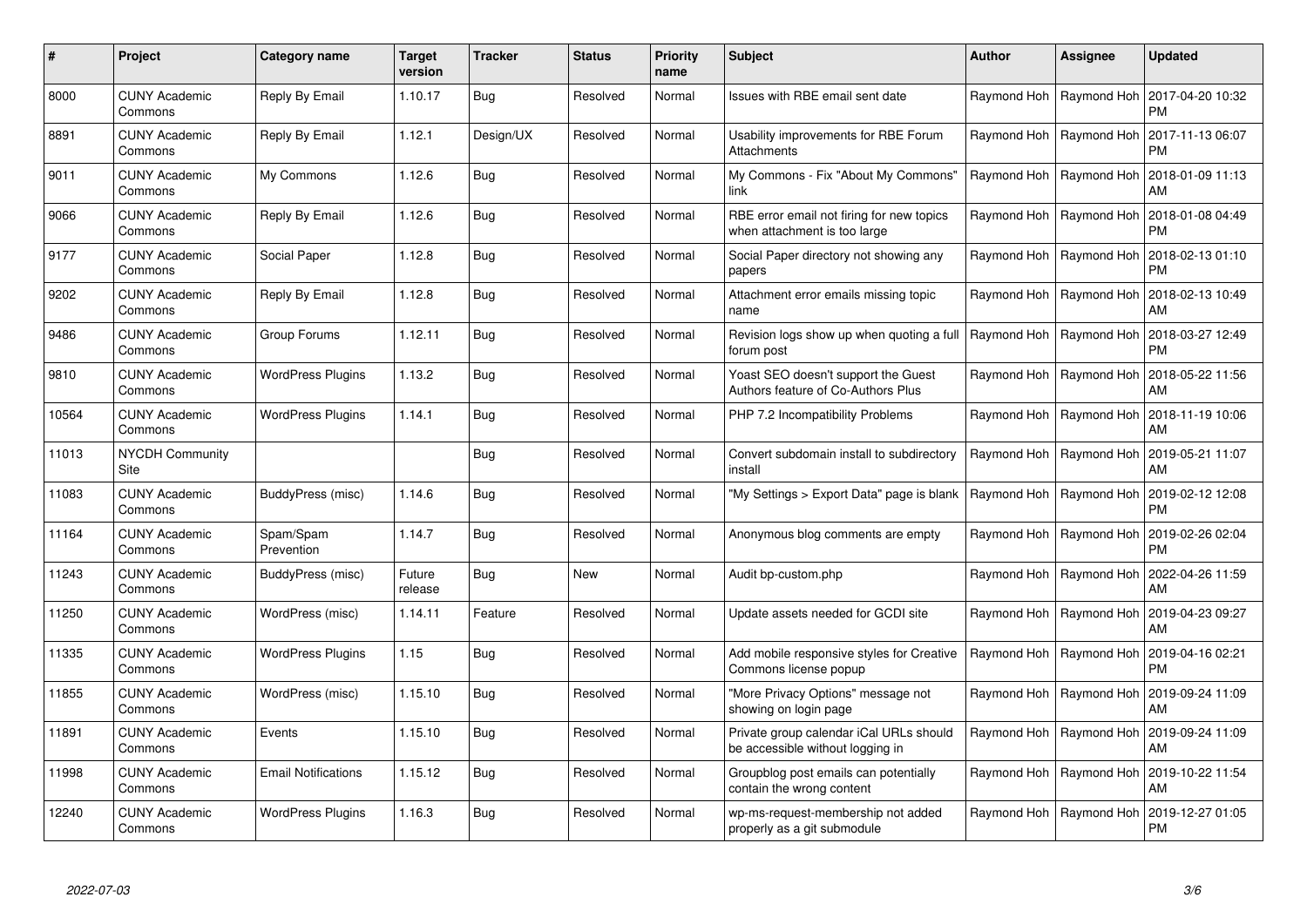| #     | Project                         | Category name                  | <b>Target</b><br>version | <b>Tracker</b> | <b>Status</b> | <b>Priority</b><br>name | Subject                                                                                              | <b>Author</b> | <b>Assignee</b>           | <b>Updated</b>                                        |
|-------|---------------------------------|--------------------------------|--------------------------|----------------|---------------|-------------------------|------------------------------------------------------------------------------------------------------|---------------|---------------------------|-------------------------------------------------------|
| 12594 | <b>CUNY Academic</b><br>Commons | <b>WordPress Plugins</b>       | 1.16.9                   | <b>Bug</b>     | Resolved      | Normal                  | Remove Backtype Connect plugin                                                                       |               | Raymond Hoh   Raymond Hoh | 2020-04-14 11:20<br>AM                                |
| 12606 | <b>CUNY Academic</b><br>Commons | <b>WordPress Plugins</b>       | 1.16.9                   | <b>Bug</b>     | Resolved      | Normal                  | Disable PHP sessions for Custom<br>Sidebars plugin                                                   |               | Raymond Hoh   Raymond Hoh | 2020-04-14 11:20<br>AM                                |
| 12654 | <b>CUNY Academic</b><br>Commons | <b>WordPress Plugins</b>       | 1.16.9                   | Feature        | Resolved      | Normal                  | Update Google Docs Shortcode to v0.5                                                                 |               | Raymond Hoh   Raymond Hoh | 2020-04-14 11:20<br>AM                                |
| 12850 | <b>CUNY Academic</b><br>Commons | <b>WordPress Plugins</b>       | 1.16.14                  | <b>Bug</b>     | Resolved      | Normal                  | Event Tickets plugin calls<br>wp cache flush() after every ticket<br>addition                        |               | Raymond Hoh   Raymond Hoh | 2020-06-09 11:56<br>AM                                |
| 13000 | <b>CUNY Academic</b><br>Commons | Accessibility                  | 1.17.0                   | Feature        | Resolved      | Normal                  | New accessible email subscriptions panel                                                             |               | Raymond Hoh   Raymond Hoh | 2020-07-28 11:09<br>AM                                |
| 13332 | <b>CUNY Academic</b><br>Commons | Reply By Email                 | 1.17.4                   | <b>Bug</b>     | Resolved      | Normal                  | 'Reply-To' email header can be corrupted<br>in WordPress 5.5                                         |               | Raymond Hoh   Raymond Hoh | 2020-09-22 12:08<br><b>PM</b>                         |
| 13455 | <b>CUNY Academic</b><br>Commons | Domain Mapping                 | 1.18.0                   | <b>Bug</b>     | Resolved      | Normal                  | Switch from WPMU Domain Mapping to<br>Mercator                                                       |               | Raymond Hoh   Raymond Hoh | 2020-12-08 11:18<br>AM                                |
| 13497 | <b>CUNY Academic</b><br>Commons | Internal Tools and<br>Workflow | 1.17.6                   | Bug            | Resolved      | Normal                  | Remove Elemental theme cache files                                                                   |               | Raymond Hoh   Raymond Hoh | 2020-10-27 11:00<br>AM                                |
| 13721 | <b>CUNY Academic</b><br>Commons | <b>WordPress Plugins</b>       | 1.18.1                   | <b>Bug</b>     | Resolved      | Normal                  | Update Contact Form 7                                                                                |               | Raymond Hoh   Raymond Hoh | 2020-12-17 08:41<br><b>PM</b>                         |
| 13859 | <b>CUNY Academic</b><br>Commons | BuddyPress (misc)              | 1.18.3                   | <b>Bug</b>     | Resolved      | Normal                  | Reset current blog in BP MPO Activity<br>Filter plugin                                               |               | Raymond Hoh   Raymond Hoh | 2021-01-26 04:43<br><b>PM</b>                         |
| 14223 | <b>CUNY Academic</b><br>Commons | BuddyPress (misc)              | 1.18.19                  | <b>Bug</b>     | Resolved      | Normal                  | Non-public site visibility change should<br>update all related site activity visibility to<br>hidden |               | Raymond Hoh   Raymond Hoh | 2021-10-05 02:03<br><b>PM</b>                         |
| 14276 | <b>CUNY Academic</b><br>Commons | Cavalcade                      | Not tracked   Bug        |                | Deferred      | Normal                  | Increase number of workers in Cavalcade                                                              |               | Raymond Hoh   Raymond Hoh | 2021-11-16 02:34<br><b>PM</b>                         |
| 14299 | <b>CUNY Academic</b><br>Commons | WordPress (misc)               | 1.18.8                   | <b>Bug</b>     | Resolved      | Normal                  | Remove Site Health scheduled task                                                                    |               | Raymond Hoh   Raymond Hoh | 2021-04-09 06:57<br><b>PM</b>                         |
| 14496 | <b>CUNY Academic</b><br>Commons | Domain Mapping                 | Future<br>release        | Bug            | <b>New</b>    | Normal                  | Mapped domain SSO uses third-party<br>cookies                                                        |               | Raymond Hoh   Raymond Hoh | 2021-05-24 04:03<br><b>PM</b>                         |
| 14704 | <b>CUNY Academic</b><br>Commons | Group Forums                   | 1.18.16                  | <b>Bug</b>     | Resolved      | Normal                  | Additional bbPress fixes                                                                             |               | Raymond Hoh   Raymond Hoh | 2021-08-10 11:16<br>AM                                |
| 14749 | <b>CUNY Academic</b><br>Commons | DiRT Integration               | 1.18.18                  | <b>Bug</b>     | Resolved      | Normal                  | 'Digital Research Tools" adminbar item<br>should not show when logged out                            |               |                           | Raymond Hoh   Raymond Hoh   2021-09-07 11:51<br>AM    |
| 14909 | <b>CUNY Academic</b><br>Commons | Performance                    | 1.19.0                   | Bug            | Resolved      | Normal                  | Reducing DB queries and asset loading<br>on the main site                                            |               | Raymond Hoh   Raymond Hoh | 2022-01-04 10:30<br>AM                                |
| 14945 | <b>CUNY Academic</b><br>Commons | Home Page                      | 1.19.0                   | Bug            | Resolved      | Normal                  | Fix News page display after new header<br>and footer                                                 |               | Raymond Hoh   Raymond Hoh | 2022-01-04 11:20<br>AM                                |
| 15029 | <b>CUNY Academic</b><br>Commons | Social Paper                   | 1.18.24                  | Bug            | Resolved      | Normal                  | Social papers with post passwords should<br>not record 'new_cacsp_edit' activity items               |               |                           | Raymond Hoh Raymond Hoh 2021-12-02 04:15<br><b>PM</b> |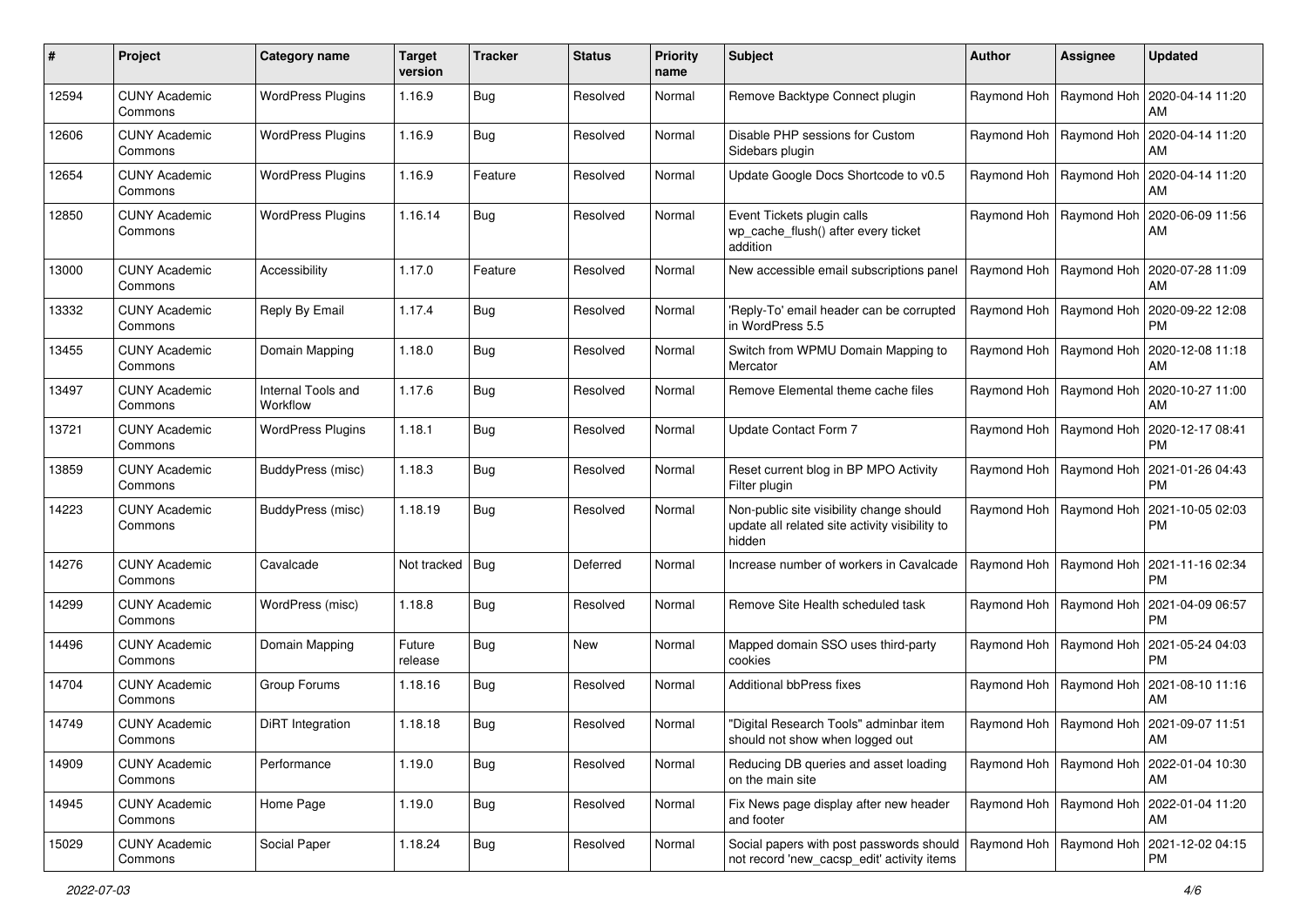| $\pmb{\#}$ | Project                         | Category name            | <b>Target</b><br>version | <b>Tracker</b> | <b>Status</b> | <b>Priority</b><br>name | <b>Subject</b>                                                                                    | <b>Author</b> | Assignee                  | <b>Updated</b>                |
|------------|---------------------------------|--------------------------|--------------------------|----------------|---------------|-------------------------|---------------------------------------------------------------------------------------------------|---------------|---------------------------|-------------------------------|
| 15127      | <b>CUNY Academic</b><br>Commons | Accessibility            | 1.19.1                   | <b>Bug</b>     | Resolved      | Normal                  | Homepage accessibility enhancements                                                               | Raymond Hoh   | Raymond Hoh               | 2022-01-11 04:41<br><b>PM</b> |
| 15144      | <b>CUNY Academic</b><br>Commons | Performance              | 1.19.1                   | Bug            | Resolved      | Normal                  | Move logged-in user checks for bbPress<br>BP Notification Grabber later down the<br>page          | Raymond Hoh   | Raymond Hoh               | 2022-01-11 04:41<br>PM        |
| 15145      | <b>CUNY Academic</b><br>Commons | Layout                   | 1.19.1                   | Bug            | Resolved      | Normal                  | Sitewide footer navigation shows all<br>sub-menu items instead of just primary<br>ones            |               | Raymond Hoh   Raymond Hoh | 2022-01-04 08:09<br><b>PM</b> |
| 15175      | <b>CUNY Academic</b><br>Commons | BuddyPress (misc)        | 1.19.1                   | Bug            | Resolved      | Normal                  | 'Load More" button not working correctly<br>on a user's "Commons Profile > Activity"<br>page      | Raymond Hoh   | Raymond Hoh               | 2022-01-11 04:41<br>PM        |
| 15213      | <b>CUNY Academic</b><br>Commons | Layout                   | 1.19.2                   | <b>Bug</b>     | Resolved      | Normal                  | Layout for some group interior pages not<br>floating to the right                                 | Raymond Hoh   | Raymond Hoh               | 2022-01-24 06:59<br><b>PM</b> |
| 15215      | <b>CUNY Academic</b><br>Commons | <b>BuddyPress (misc)</b> | 1.19.2                   | <b>Bug</b>     | Resolved      | Normal                  | bbPress adds 'no-js' body CSS class, but<br>doesn't remove the class on all pages                 | Raymond Hoh   | Raymond Hoh               | 2022-01-25 11:33<br>AM        |
| 15216      | <b>CUNY Academic</b><br>Commons | BuddyPress (misc)        | 1.19.2                   | Bug            | Resolved      | Normal                  | Blog posts and comments from private<br>sites shouldn't be visible in sitewide<br>activity stream | Raymond Hoh   | Raymond Hoh               | 2022-01-25 11:33<br>AM        |
| 15254      | <b>CUNY Academic</b><br>Commons | <b>WordPress Plugins</b> | 1.19.3                   | <b>Bug</b>     | Resolved      | Normal                  | Event Tickets plugin can create new user<br>accounts and bypass BuddyPress<br>registration        | Raymond Hoh   | Raymond Hoh               | 2022-02-08 02:38<br><b>PM</b> |
| 15369      | <b>CUNY Academic</b><br>Commons | Blogs (BuddyPress)       | 2.0.0                    | Design/UX      | Resolved      | Normal                  | 'Add Site Icon" overlay on Sites Directory<br>page                                                | Raymond Hoh   | Raymond Hoh               | 2022-05-26 11:36<br>AM        |
| 15480      | <b>CUNY Academic</b><br>Commons | Home Page                | 1.19.5                   | Bug            | Resolved      | Normal                  | Ensure homepage caches are cleared<br>when blog posts are published on other<br>sites             | Raymond Hoh   | Raymond Hoh               | 2022-03-08 12:26<br><b>PM</b> |
| 15677      | <b>CUNY Academic</b><br>Commons | BuddyPress (misc)        | 2.0.0                    | <b>Bug</b>     | Resolved      | Normal                  | Duplicate email template posts are being<br>created during a BuddyPress upgrade                   | Raymond Hoh   | Raymond Hoh               | 2022-05-26 11:36<br>AM        |
| 15700      | <b>CUNY Academic</b><br>Commons | WordPress (misc)         | 2.0.0                    | Feature        | Resolved      | Normal                  | Add leave site functionality to "Dashboard<br>> My Sites" in admin area                           | Raymond Hoh   | Raymond Hoh               | 2022-05-26 11:36<br>AM        |
| 16177      | <b>CUNY Academic</b><br>Commons | Reply By Email           |                          | Bug            | New           | Normal                  | Switch to Inbound mode for RBE                                                                    | Raymond Hoh   | Raymond Hoh               | 2022-05-30 04:32<br><b>PM</b> |
| 16296      | <b>CUNY Academic</b><br>Commons | Home Page                | 2.0.2                    | <b>Bug</b>     | Resolved      | Normal                  | "Visit Profile" link on Member Directory<br>page doesn't work properly                            | Raymond Hoh   | Raymond Hoh               | 2022-06-29 11:31<br>AM        |
| 16313      | <b>CUNY Academic</b><br>Commons | Social Paper             | 2.0.2                    | Bug            | Resolved      | Normal                  | 'My Papers" admin nav should be<br>removed for users without any papers                           | Raymond Hoh   | Raymond Hoh               | 2022-06-29 11:31<br>AM        |
| 16319      | <b>CUNY Academic</b><br>Commons | <b>WordPress Plugins</b> | 2.0.3                    | <b>Bug</b>     | <b>New</b>    | Normal                  | Request for Events Calendar Pro 5.14.2<br>update                                                  | Raymond Hoh   | Raymond Hoh               | 2022-07-01 04:16<br><b>PM</b> |
| 776        | <b>CUNY Academic</b><br>Commons | BuddyPress (misc)        | 1.2.3                    | Bug            | Resolved      | Low                     | Make sure Blog Authors menu doesn't<br>overflow off visible screen                                | Raymond Hoh   | Raymond Hoh               | 2011-06-02 09:18<br>AM        |